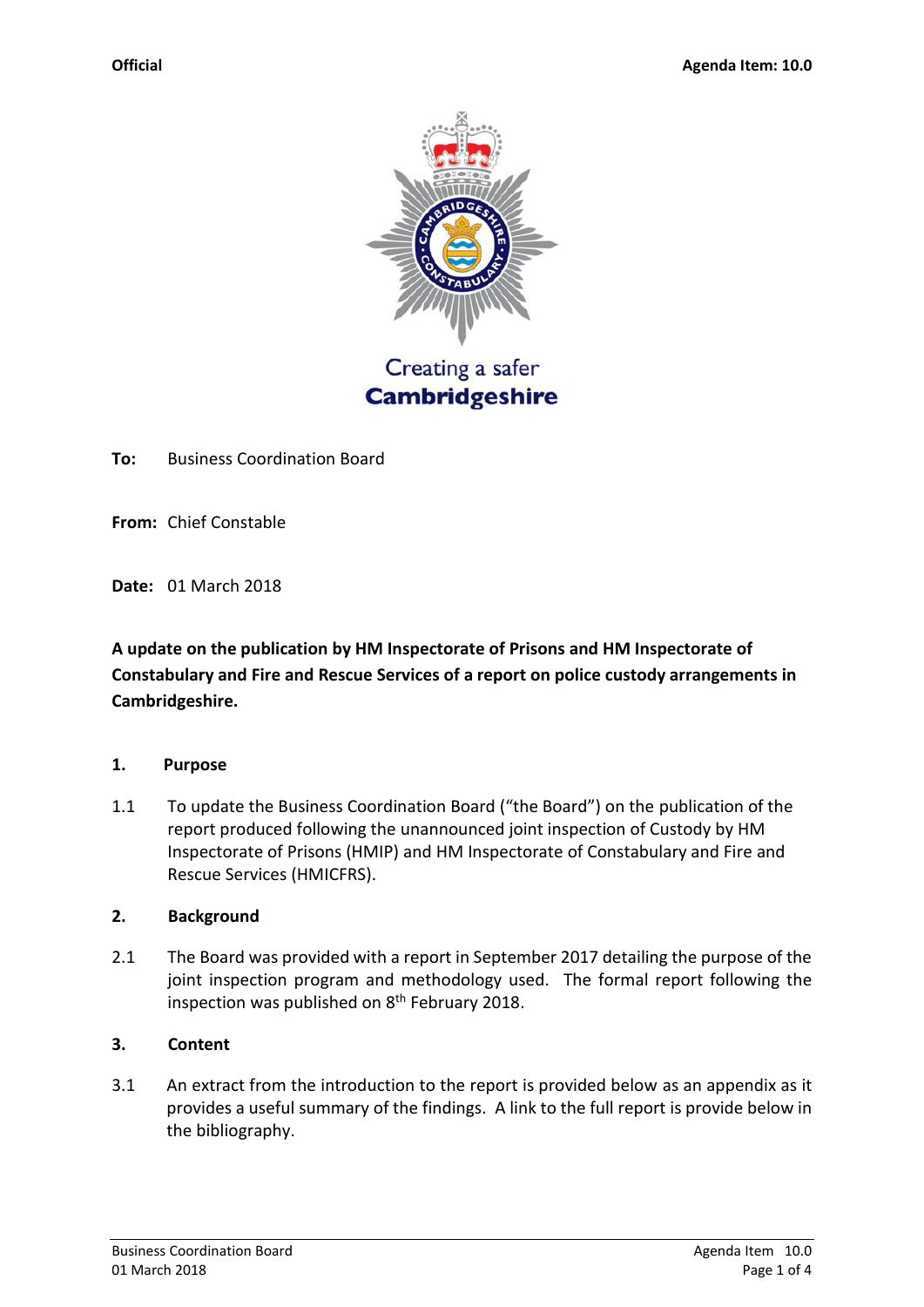- 3.2 The style and content of the report is different from those produced by HMICFRS as part of the regular PEEL inspections including the use of different terminology when making recommendations.
- 3.3 The report identifies one "Area of Concern" with an associated Recommendation:

*Area of concern*: The collaboration arrangements with Hertfordshire and Bedfordshire had resulted in a lack of accountability and scrutiny for custody services at senior officer level in Cambridgeshire Constabulary. *Recommendation*: The force should take clear accountability for the delivery of custody services to Cambridgeshire detainees, with effective scrutiny and oversight to ensure safe and respectful outcomes for detainees.

- 3.4 There are 27 "Areas for Improvement" across a wide range of operational activity in custody.
- 3.5 There is one "Example of Good Practice":

The use of force broadly reflected our expectations, with accurate records maintained, individual use of force forms submitted, managerial oversight and analysis, a strong emphasis on de-escalating situations, and good attention to maintaining detainees' dignity when required.

# **4. Progress**

- 4.1 The Constabulary is required to update HMIP/HMICFRS on progress against the Area of Concern" and "Areas for Improvement" three months after their publication (in May 2018). The Inspectorates will revisit the Force approximately 12months after the original inspection to check on progress (in approximately August 2018).
- 4.2 Although the report was only finalised and published on the 8<sup>th</sup> of February 2018. the Constabulary has been addressing the issues identified based on the early feedback and drafts provided and will be well placed to provide a comprehensive update on progress by the May deadline.
- 4.3 The action plan is owned by the collaborated Custody management team, coordinating activity with other departments through the Organisational Improvement Group. The Assistant Chief Constable, Operational Support in Hertfordshire (as Strategic Lead for Custody across the Alliance) is progressing the Area for Concern. The Cambridgeshire Assistant Chief Constable provides leadership and support through the Operational Support Delivery Board. Oversight is provided by the Deputy Chief Constable through the HMICFRS Gold Group.

# **5. Recommendation**

The Board is invited to note the contents of the report.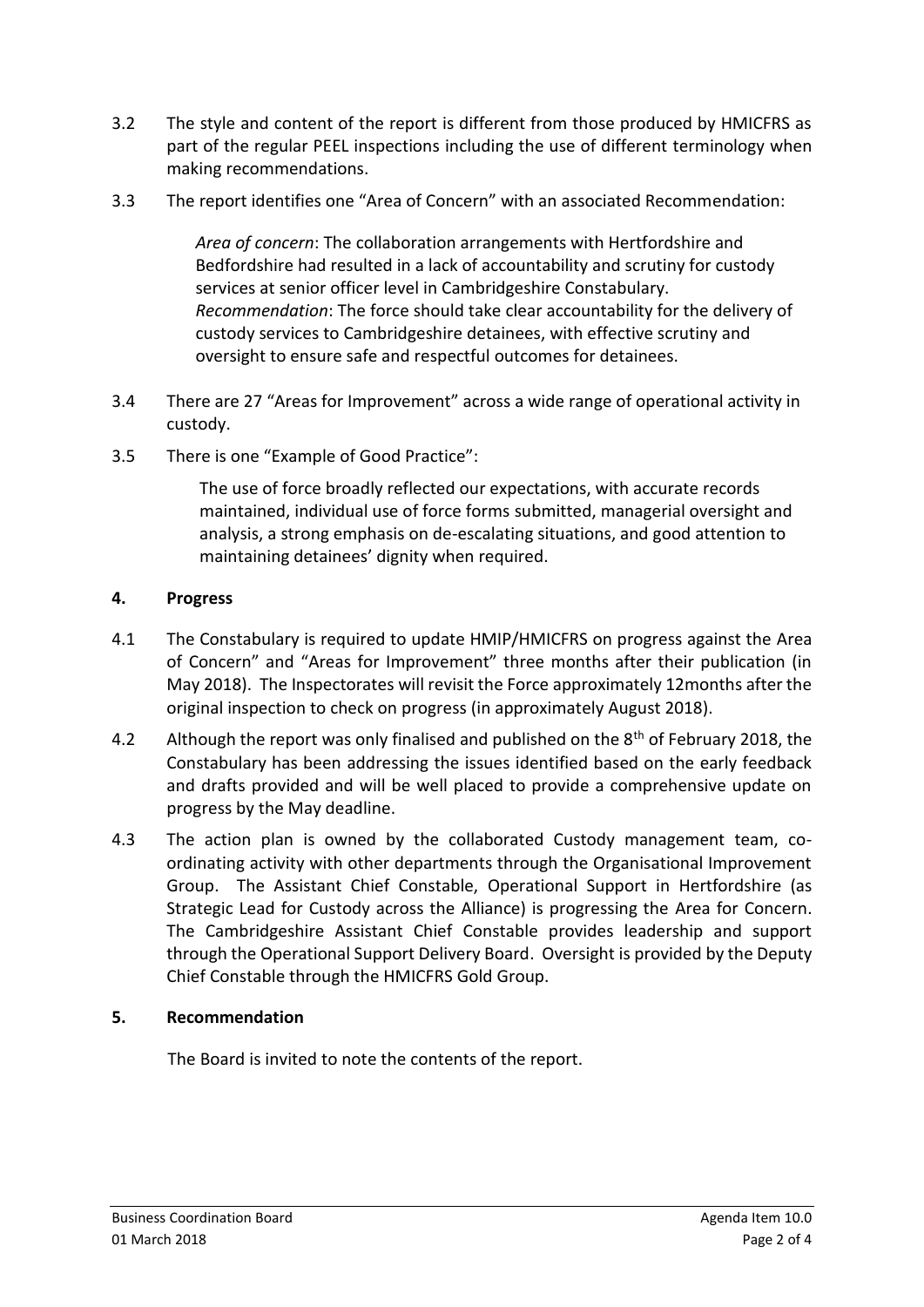### **BIBLIOGRAPHY**

| <b>Source</b>                | https://www.justiceinspectorates.gov.uk/hmicfrs/publications/cambridgeshire |
|------------------------------|-----------------------------------------------------------------------------|
| <b>Documents</b>             | -joint-inspection-of-police-custody/                                        |
| <b>Contact</b><br>Officer(s) | Chief Inspector Chris Savage, HMICFRS Liaison Officer                       |

### **APPENDIX**

An extract from the Introduction to the report:

"Importantly, at this inspection we found that detainees in custody were held in reasonably good physical conditions. It was clear that the staff culture remained healthy and we were generally impressed with the care and attention that staff showed towards detainees.

The overall management arrangements for custody within the force were complex. Cambridgeshire Constabulary had entered into a formal collaboration with two other forces, under section 22A of the Police Act 1996, which meant that it did not have direct strategic responsibility for its own custody provision. The intention behind this collaboration was eventually to have a fully integrated and interoperable custody service across the three forces. The position in Cambridgeshire was further complicated because it had also entered into a separate agreement with the Norfolk force, to use facilities outside Cambridgeshire for some of its detainees. At the time of the inspection, it was difficult to see if any real benefit had yet been gained through any of these arrangements. Given the complicated governance structure, and because procedures were in a state of transition, we did not believe that Cambridgeshire had sufficient governance and control over its day-to-day custody function.

We were also concerned to find that minimum staffing levels within custody suites were not always complied with. Staff cover was sometimes not sufficient to ensure safe detention, and this could have had an adverse impact on detainees.

We were pleased to discover that data used within the force were generally managed well. Recently introduced quality assurance arrangements worked effectively and it was reassuring to find that the force was able to demonstrate that use of force was proportionate. Overall, the picture surrounding the use of force in custody was positive and, while it reflected what we expect to see, we do not often find this.

Since the previous inspection, improvements had been made in relation to mental health. There was effective partnership engagement in this area, and few detainees were held in custody under section 136 of the Mental Health Act as a place of safety. The liaison and diversion service also provided good support for vulnerable detainees, and worked well in partnership with custody and health care staff, providing a particularly effective link with wider mental health services in the community.